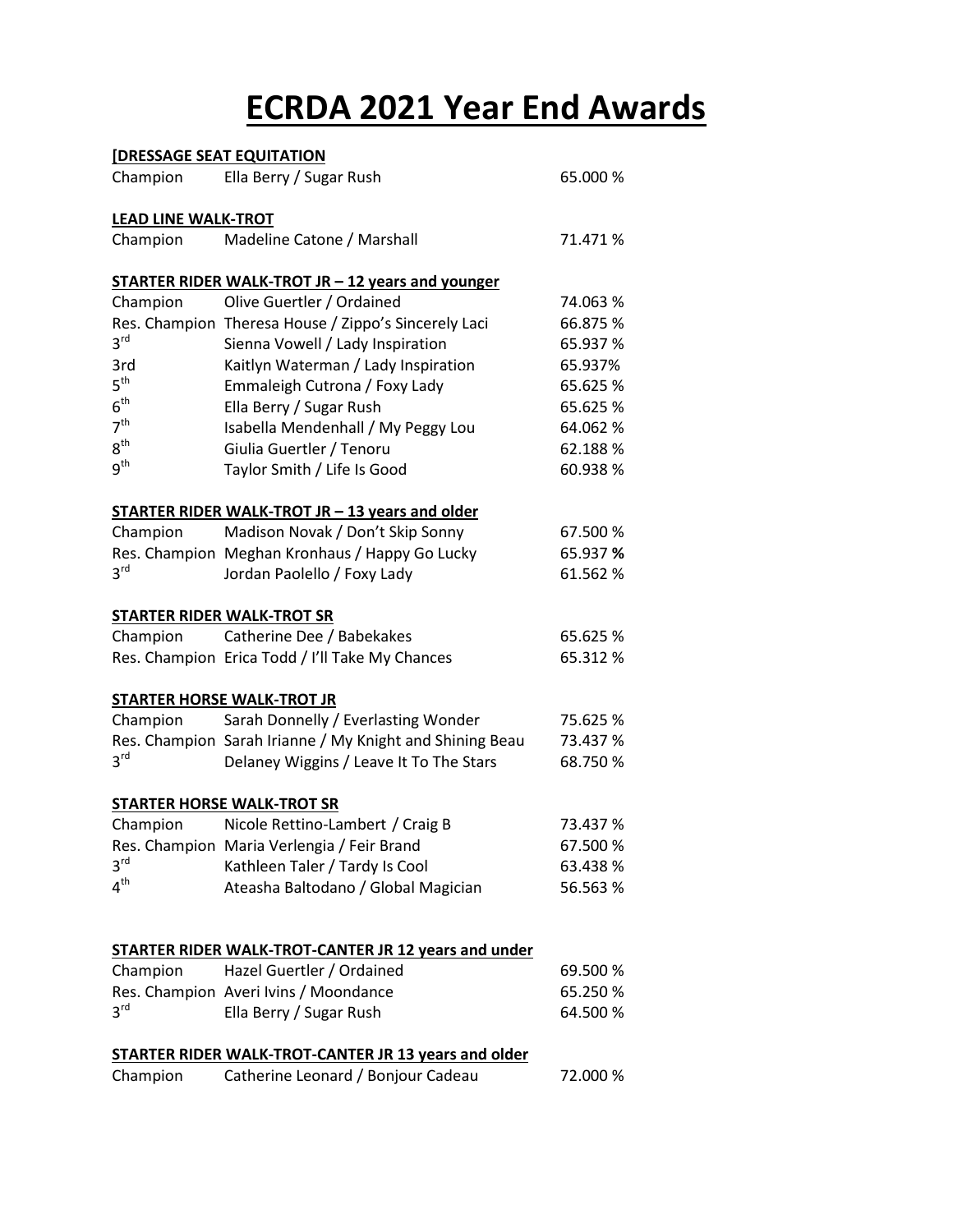# **ECRDA 2021 Year End Awards**

#### **STARTER HORSE WALK-TROT-CANTER SR** Champion Lauren Budden / Drop of Bourbon 64.250 % **TRAINING LEVEL JR** Champion Gianna Tanzi / Lady Inspiration 71.379 % Res. Champion Nicole Gordon / No Chrome Needed 66.896 % Res. Champion Madison Gransden / MJ's Warrior 66.896 % **TRAINING LEVEL SR** Champion Colleen Curtin / Rapunzel FHF 74.138 % Res. Champion Nicole Acerbo / Leap Of Faith 72.069 %  $3<sup>rd</sup>$ Kathryn Nelson / Moonshine 71.206 %  $4<sup>th</sup>$ Marcee Puccio / The Secret Garden 71.034 %  $5<sup>th</sup>$ Holly Balderston / Fathom Drive 69.482 %  $5<sup>th</sup>$ Danielle Puzio / Watch The Tie 69.482 %  $7<sup>th</sup>$ Natalie Cribbin / Weekend Express 68.076 %  $8^{\text{th}}$ Julia Bintliff / Accountable 67.931 %  $9<sup>th</sup>$ Carey Williams / Toulouse 67.414 %  $10^{\text{th}}$ Juliann Altman / Flashy Blue Skies 66.034 %  $10^{\text{th}}$ Cheyenne Lord / Golden Girl 66.034 %  $12^{th}$ Paige Fiedler / Mostly Jamaal FF 60.862 %  $13<sup>th</sup>$ Jessica Busch / WR Sharp Dressed Man 58.966 % **TRAINING LEVEL SR, HAVING SHOWN ABOVE 2ND LEVEL** Champion Kathy Mastragostino / Baccaria RS 68.620 % Res Champ Ana DiGironimo / Clovermeade All About the Bunny 67.241 % **FIRST LEVEL SR** Champion Jessica Barreto / My Cousin Vinny 71.206 % Res. Champion Kathy Nelson / For Pete's Sake 67.500 % 3rd Lori Farace / Eleito Santana 65.413 % 4th Sharielle Lawrence / HS Wrosaletti 65.000 %  $5^{\text{th}}$ Nicole Ivins / VV Raurenga 63.750 %  $6<sup>th</sup>$ Melissa Tomasello / Lance 63.142 %  $7<sup>th</sup>$ Monay Legette / The Irish Falcon 58.713 % **FIRST LEVEL SR, HAVING SHOWN ABOVE 2ND LEVEL** Champion George Rickabaugh / Weekend Express 69.655 % Res. Champion Samantha Hodgson / Nitro 69.583 %  $3^{\text{rd}}$ Samantha Hodgson / Jorick Fan't Zand 67.428 % **FIRST LEVEL MUSICAL FREESTYLE SR** Champion Melissa Tomasello / Lance 70.667 % **SECOND LEVEL SR** Champion Barbara Frayman / Happy Go Lucky 60.487 %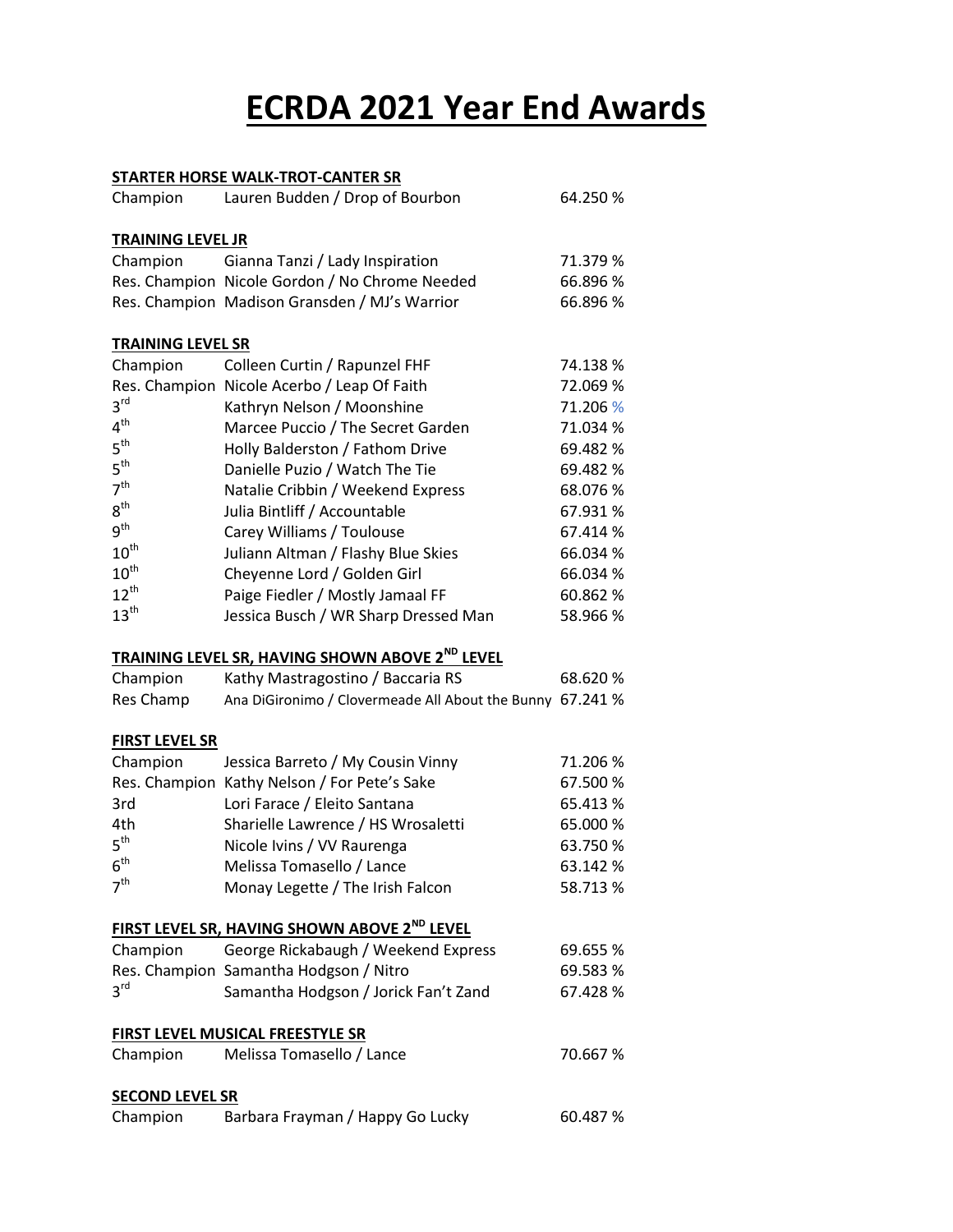# **ECRDA 2021 Year End Awards**

| <b>THIRD LEVEL SR</b>         |                                                                  |          |
|-------------------------------|------------------------------------------------------------------|----------|
| Champion                      | Erin Scelba Johnson / EMR Arising                                | 67.703 % |
|                               | Res. Champion Iris Biely / Cosmo Storm                           | 61.891 % |
|                               | THIRD LEVEL MUSICAL FREESTYLE SR                                 |          |
| Champion                      | Iris Biely / To The Moon and Back                                | 68.833 % |
| <b>FOURTH LEVEL SR</b>        |                                                                  |          |
| Champion                      | Eileen Keller / Dezdemona                                        | 63.157%  |
|                               | Res. Champion Leigha Allen / Sure Is Bright                      | 60.897 % |
|                               | <b>FOURTH LEVEL Musical Freestyle</b>                            |          |
| Champion                      | Nicole Rettino-Lambert / Capitan de Paraiso                      | 63.666 % |
| <b>PRIX ST. GEORGES SR</b>    |                                                                  |          |
| Champion                      | Carolyn Montgomery / Unitas                                      | 61.470 % |
| <b>INTERMEDIATE I SR</b>      |                                                                  |          |
| Champion                      | George Rickabaugh / Don Cooper                                   | 67.646 % |
|                               | <b>INTERMEDIATE 1 MUSICAL FREESTYLE</b>                          |          |
| Champion                      | Iris Biely / Randolf Scott                                       | 70.250 % |
| <b>GRAND PRIX SR</b>          |                                                                  |          |
| Champion                      | Samantha Hodgson / Wyoming J                                     | 63.097 % |
|                               | <b>WESTERN DRESSAGE INTRO TESTS 1 &amp;2 Jr 12 yrs and under</b> |          |
| Champion                      | Emmalyn Irianne / Destined To Be                                 | 71.111 % |
|                               | <b>WESTERN DRESSAGE INTRO TESTS 1 &amp;2 Jr 13 yrs and older</b> |          |
| Champion                      | Jacqueline Tanzi / Zippo's Sincerely Laci                        | 75.227 % |
| <b>INTRO. PRIX CAPRILLI</b>   |                                                                  |          |
| Champion                      | Cheyenne Lord / Bonjour Cadeau                                   | 75.909 % |
| Res. Champion                 | Natalie Cribbin / Weekend Express                                | 75.227 % |
| $3^{\text{rd}}$               | Susan Helm / Snickers                                            | 72.045 % |
| <b>TRAINING PRIX CAPRILLI</b> |                                                                  |          |
| Champion                      | Cheyenne Lord / Golden Girl                                      | 73.461%  |
| Res. Champion                 | Nicole Rettino-Lambert / Irish Lore                              | 73.269 % |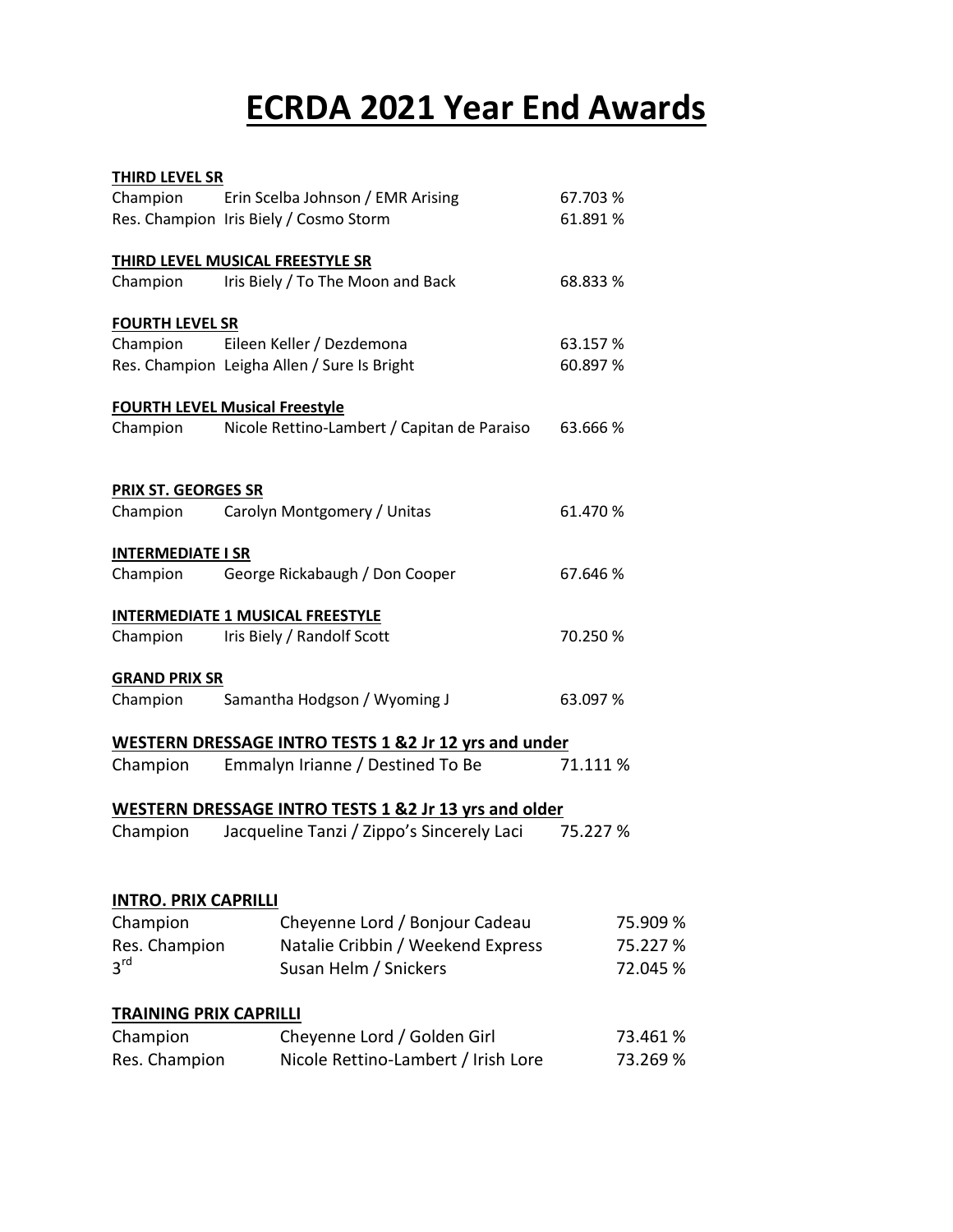## **ECRDA 2021 60% Achievement Awards**

### **DRESSAGE SEAT EQUITATION**

Skye Gallagher / Grey Goose Lorelei Short / Wiley Coyote

### **LEAD LINE WALK-TROT**

Olive Guertler / Ordained

### **STARTER RIDER WALK-TROT JR 12 YEARS AND UNDER**

Niyah Baltodano / Commander Turker N Elizabeth DePalma / Cheyenne Ina Hazel Guertler / Ordained

## **STARTER RIDER WALK-TROT JR 13 YEARS AND OLDER**

Tiffany Judge / Miles of Dreams Delaney Wiggins / Foxy Lady

## **STARTER RIDER WALK-TROT SR**

Maura Connolly / Sheldon Megan Fuentes / What A Hot Rod Sarah Trotta / Fern Myra Tufaro / Bonjour Cadeau

## **STARTER HORSE WALK-TROT JR**

Jordyn Massaro / Menagerie Carry On Giana Rivera / Momenti del Tempo Kylie Rola / Talk Of The Town

## **STARTER HORSE WALK-TROT SR**

Iris Biely / Craig B Lauren Budden / Drop of Bourbon Colleen Curtin / Rapunzel FHF Catherine Dee / Chrome Ana DiGironimo / Thronfolger Barbara Frayman / Miles of Dreams Cheyenne Lord / Hero's Reaction Kathleen Taler / Chrome

## **STARTER RIDER WALK-TROT-CANTER JR 13 YEARS AND OLDER**

Skye Gallagher / Grey Goose Skye Gallagher / Sunnyside Jate Tara Goldman / Holy Patron Jordan Paolello / Foxy Lady Taylor Picchierri / Encore Performance Delaney Wiggins / Foxy Lady Delaney Wiggins / Leave It To The Stars

## **STARTER RIDER WALK-TROT-CANTER SR**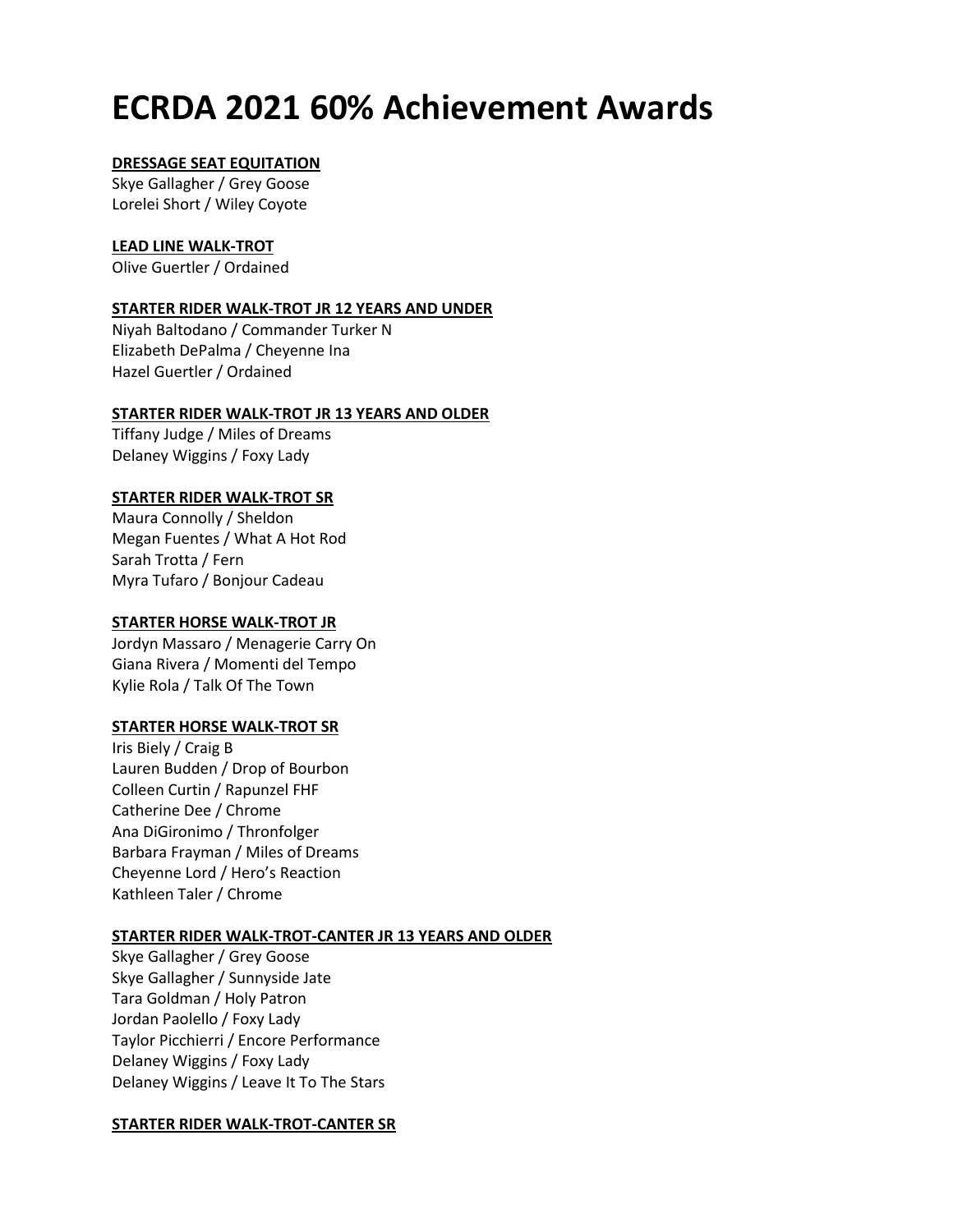## **ECRDA 2021 60% Achievement Awards**

Kimberly Artz / Ranger Lynn Collins / CBMF Bond Girl Maura Connolly / Sheldon Meghan Fuentes / What A Hot Rod Nicole Skeehan / D. D. Bayshore Hildegard

### **STARTER HORSE WALK-TROT-CANTER JR**

Sarah Donnelly / Everlasting Wonder

#### **STARTER HORSE WALK-TROT-CANTER SR**

Ateasha Baltodano / Global Magician Colleen Curtin / Rapunzel FHF Ana DiGironimo / Thronfolger Maria Verlengia / Feir Brand

#### **TRAINING LEVEL JR**

Charlotte Fenerty / Donnermeister Caroline Giunco / Standing Ovation Breezy McAlister / Samson Sofia Nash / Bionda Sofia Nash / It's Her Turn Abbey Schneider / PDF Vidar Abbey Schneider / Welcome IV

#### **TRAINING LEVEL SR**

Marissa Ercolani / Shaken, Not Stirred Sharielle Lawrence / HS Wrosaletti Monay Legette / The Irish Falcon Melissa Maginnis / All That's Wild Nicole Skeehan / DC Bayshore Hildegard Karen Van Ness / State of Mind

## **TRAINING LEVEL SR SHOWN ABOVE 2ND LEVEL**

Stephanie Burgess / Diamonds and Roses Allison Shiffer / CBM Bond Girl

#### **FIRST LEVEL JR**

Marley McCourt / Dartanian Abbey Schneider / Welcome IV Lorelei Short / Wiley Coyote

#### **FIRST LEVEL SR**

Cheyenne Lord / Bonjour Cadeau Melissa Maginnis / Thirsty Thursday Kathryn Nelson / Moonshine Carey Williams / Toulouse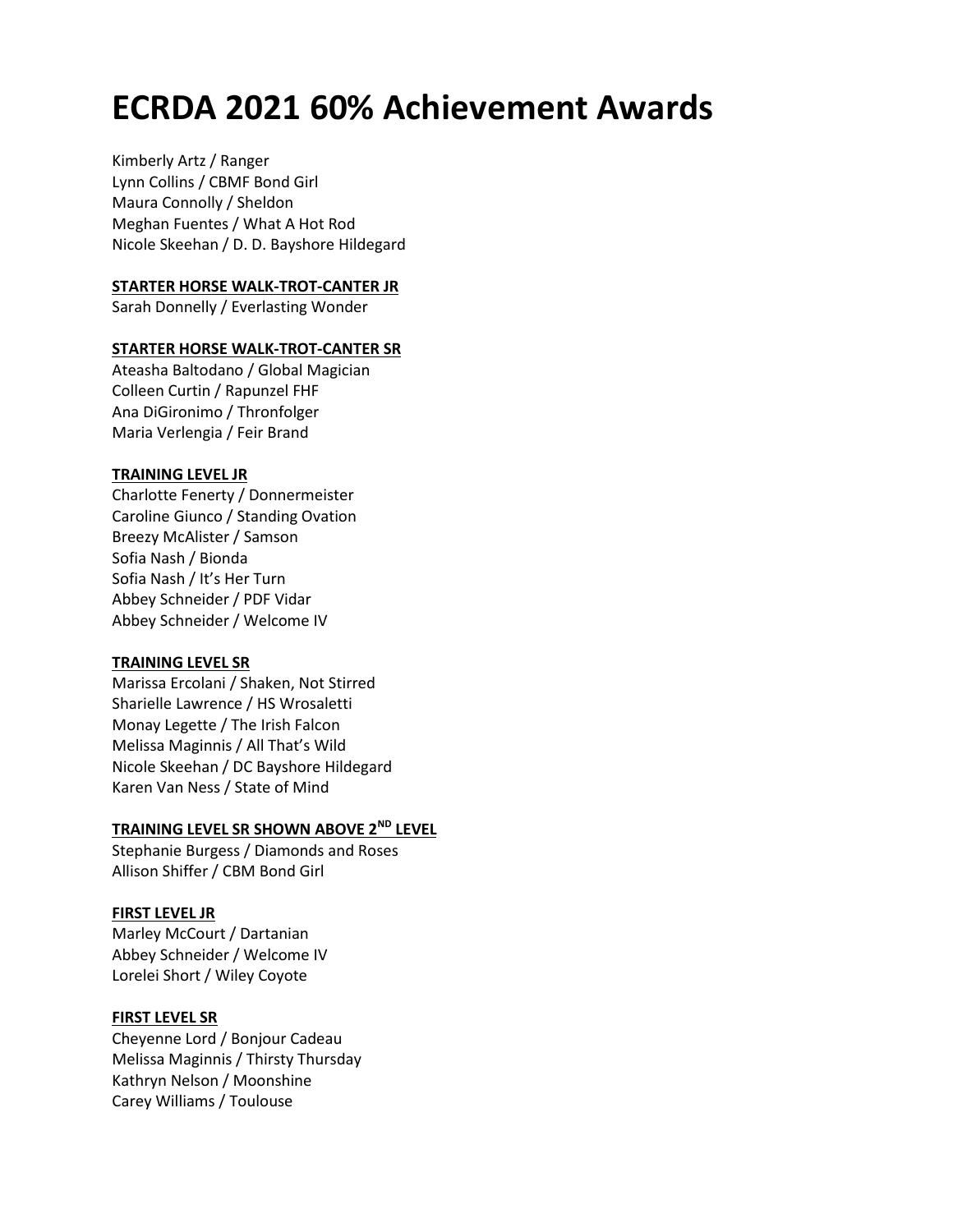# **ECRDA 2021 60% Achievement Awards**

### **FIRST LEVEL SR, HAVING SHOWN ABOVE SECOND LEVEL**

Allison Budis / CBMF Bond Girl Allison Budis / Summer Sands Erin Scelba-Johnson / Flashy Blue Skies Erin Scelba-Johnson / Just The One

### **SECOND LEVEL SR**

Jessica Barreto / My Cousin Vinny Lori Farace / Elieto Santana Sharielle Lawrence / Wrosaletti Melissa Maginnis / Thirsty Thursday Kathryn Nelson / For Pete's Sake Sarah Talpas / Concerto's Thunder

#### **SECOND LEVEL SR, HAVING SHOWN ABOVE SECOND LEVEL**

Allison Budis / Summer Sands Erin Scelba- Johnson / Just The One

**THIRD LEVEL SR** Marybeth Baur-Baker / Rose Royce

**THIRD LEVEL MUSICAL FREESTYLE SR** Erin Scelba-Johnson / EMR Arising

**FOURTH LEVEL SR** Erin Scelba-Johnson / Acclamation

**PRIX ST. GEORGES** Karin Worm / Weltmeyer

**INTERMEDIATE 1** Karin Worm / Quando Boy

**WESTERN DRESSAGE INTRO TESTS 1 &2 Jr 12 yrs and under**

Theresa House / Zippo's Sincerely Laci

## **WESTERN DRESSAGE INTRO B TESTS 3 & 4**

Gail Pratt / Another Shade of Blue

## **WESTERN DRESSAGE LEVEL 1 SR**

Carol Cerussi / Sly San Lena Gail Pratt / Another Shade of Blue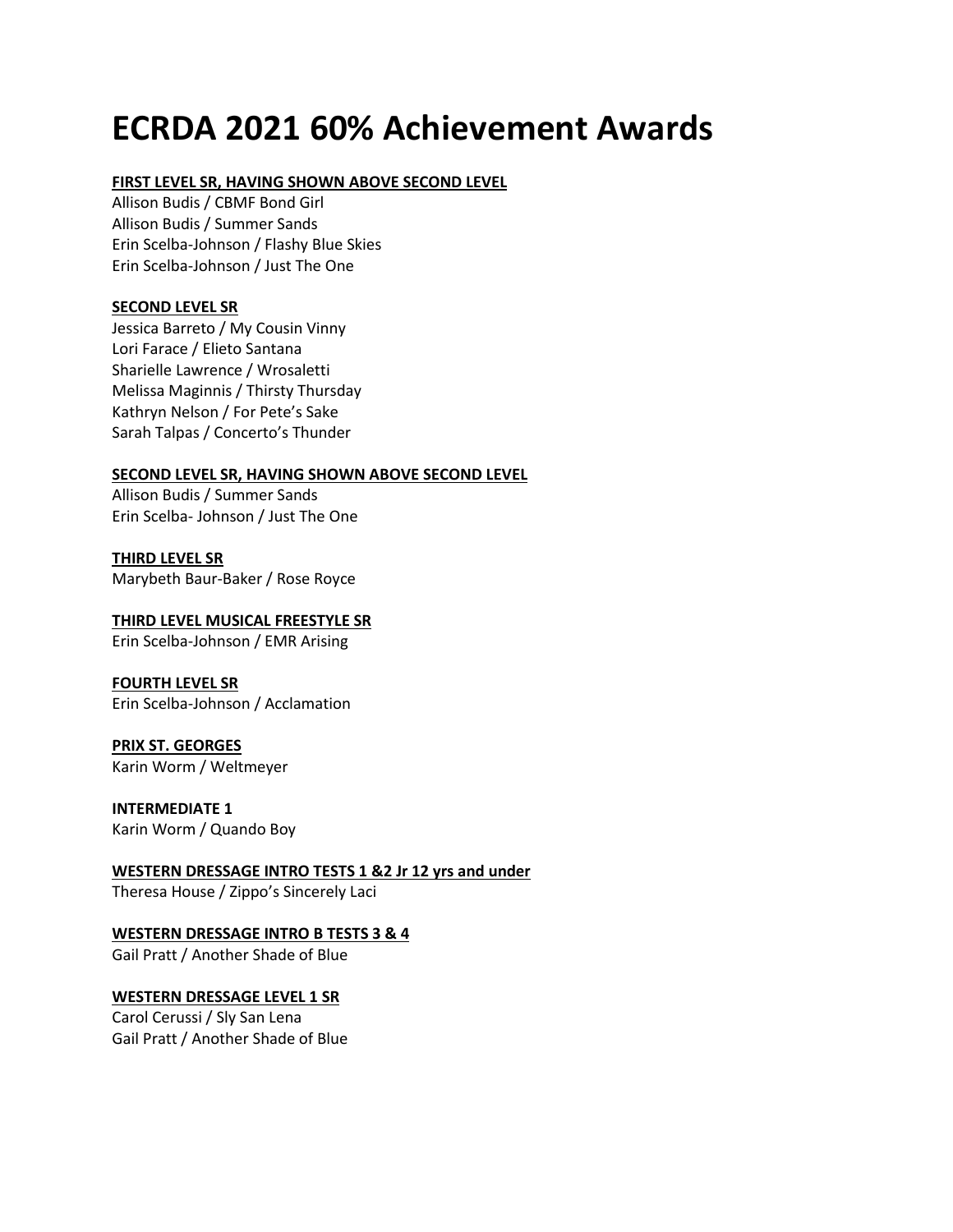# **ECRDA 2021 MASTERS AWARDS**

| <b>STARTER HORSE WALK-TROT</b>               |                                   |          |  |  |  |
|----------------------------------------------|-----------------------------------|----------|--|--|--|
| Champion                                     | Maria Verlengia / Feir Brand      | 67.500 % |  |  |  |
| Res. Champion Kathleen Taler / Tardy Is Cool |                                   | 63.438 % |  |  |  |
|                                              |                                   |          |  |  |  |
| <b>TRAINING LEVEL</b>                        |                                   |          |  |  |  |
| Champion                                     | Kathryn Nelson / Moonshine        | 71.206 % |  |  |  |
| Res. Champion                                | Kathy Mastragostino / Baccaria RS | 68.620 % |  |  |  |
| <b>FIRST LEVEL</b>                           |                                   |          |  |  |  |
| Champion                                     | Kathy Nelson / For Pete's Sake    | 67.500 % |  |  |  |
| Res. Champion                                | Lori Farace / Eleito Santana      | 65.413 % |  |  |  |
| 3 <sup>rd</sup>                              | Melissa Tomasello / Lance         | 63.142 % |  |  |  |
| FIRST LEVEL MUSICAL FREESTYLE                |                                   |          |  |  |  |
| Champion                                     | Melissa Tomasello / Lance         | 70.667 % |  |  |  |
|                                              |                                   |          |  |  |  |
| <b>SECOND LEVEL</b>                          |                                   |          |  |  |  |
| Champion                                     | Barbara Frayman / Happy Go Lucky  | 60.487 % |  |  |  |
| <b>THIRD LEVEL</b>                           |                                   |          |  |  |  |
| Champion                                     | Iris Biely / Cosmo Storm          | 61.891 % |  |  |  |
| THIRD LEVEL MUSICAL FREESTYLE                |                                   |          |  |  |  |
| Champion                                     | Iris Biely / To The Moon and Back | 68.833 % |  |  |  |
|                                              |                                   |          |  |  |  |
| <b>PRIX ST. GEORGES</b>                      |                                   |          |  |  |  |
| Champion                                     | Carolyn Montgomery / Unitas       | 61.470 % |  |  |  |
| <b>INTERMEDIATE 1 MUSICAL FREESTYLE</b>      |                                   |          |  |  |  |
| Champion                                     | Iris Biely / Randolf Scott        | 70.250 % |  |  |  |
|                                              |                                   |          |  |  |  |
| <b>INTRO. PRIX CAPRILLI</b>                  |                                   |          |  |  |  |
| Champion                                     | Susan Helm / Snickers             | 72.045 % |  |  |  |